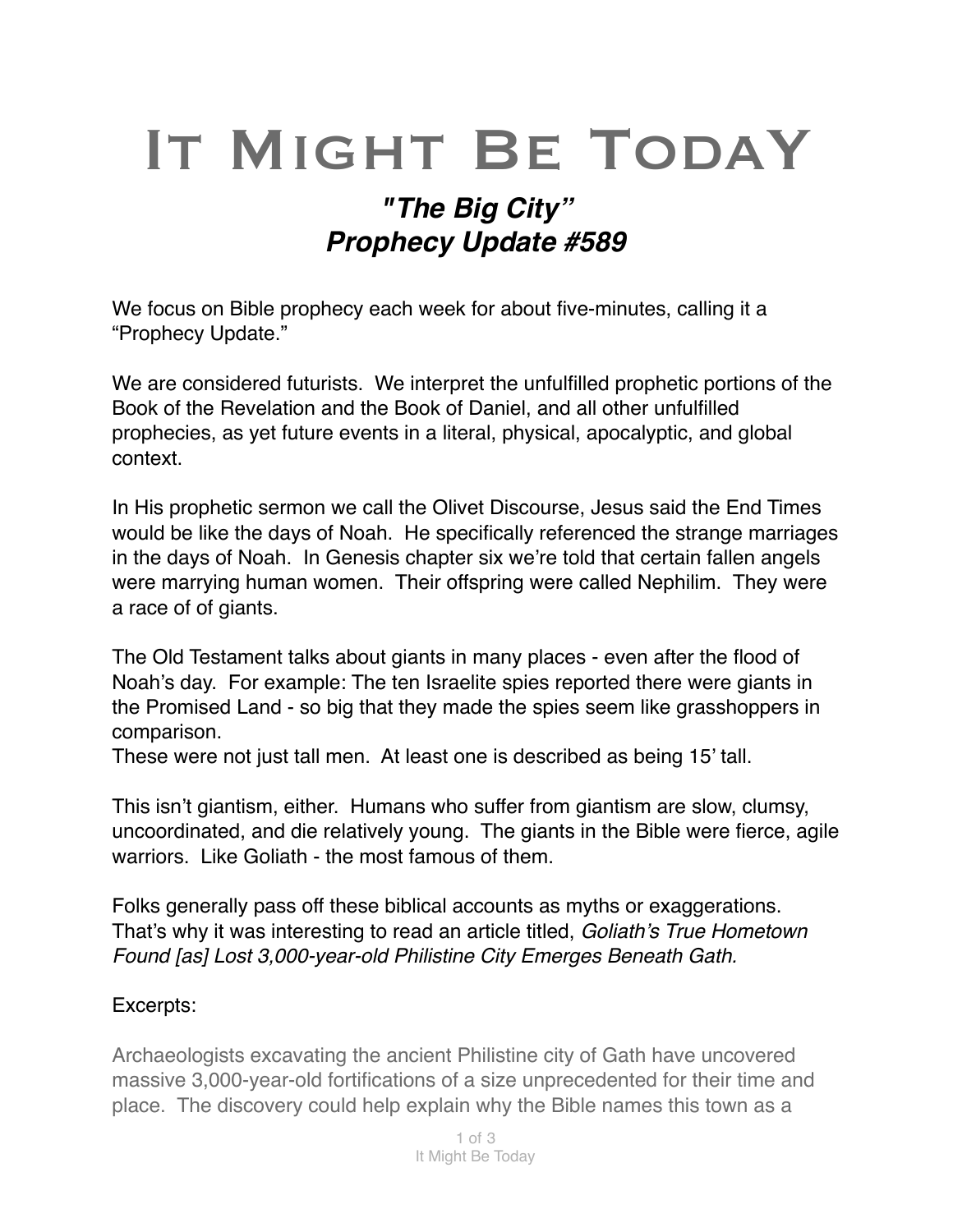home to giants, the researchers say. The monumental ruins emerged in recent months beneath the remains of a later and already well-explored layer of the Philistine settlement, indicating that researchers have stumbled upon an older city that was partially or completely built over by subsequent generations.

If Goliath did once exist, his hometown would apparently have been this earlier city, not the one under archaeological investigation for decades.

"I've been digging here for 23 years, and this place still manages to surprise me," says Aren Maeir, a professor of archaeology at Bar-Ilan University who leads the expedition in Gath. "All along we had this older, giant city that was hiding just a meter under the city we were digging."

## https://www.haaretz.com/archaeology/.premium.MAGAZINE-goliath-s-truehometown-found-lost-3-000-year-old-philistine-city-of-gath-emerges-i-1.7569569

In other unrelated archaeological news... It seems the biblical city of Edom has been unearthed. "Our new findings contradict the view of many archaeologists that the Arava was populated by a loose alliance of tribes, and they're consistent with the biblical story that there was an Edomite kingdom here," explained Ben-Yosef of TAU's department of archaeology and ancient Near Eastern cultures.

In other unrelated Noah-type news... A Russian billionaire is ramping up plans to save humanity by creating a floating "garden of gods" in the Solar System for 15 million lucky people. In 2017, the group sent a satellite, Asgardia-1, into low-Earth orbit and declared sovereignty over the space it occupies. Earlier this year, Asgardia unveiled plans to build a fleet of "cosmic Noah's arks" orbiting the Earth, at a cost of roughly £100billion a piece for its micro-nation. The ultimate goal is to recruit 150 million Asgardians, of whom 15 million will be residents in space and beyond.

My point is simply this: The discovery of Gath, and evidence of Nephilim, is exactly what you would expect based on the words of Jesus.

Jesus promised He'd return to rapture His church - which entails the resurrection of the dead in Christ of the Church Age, then the translation from earth to Heaven of all living believers.

It is presented in the Bible as an imminent (any-moment) event.